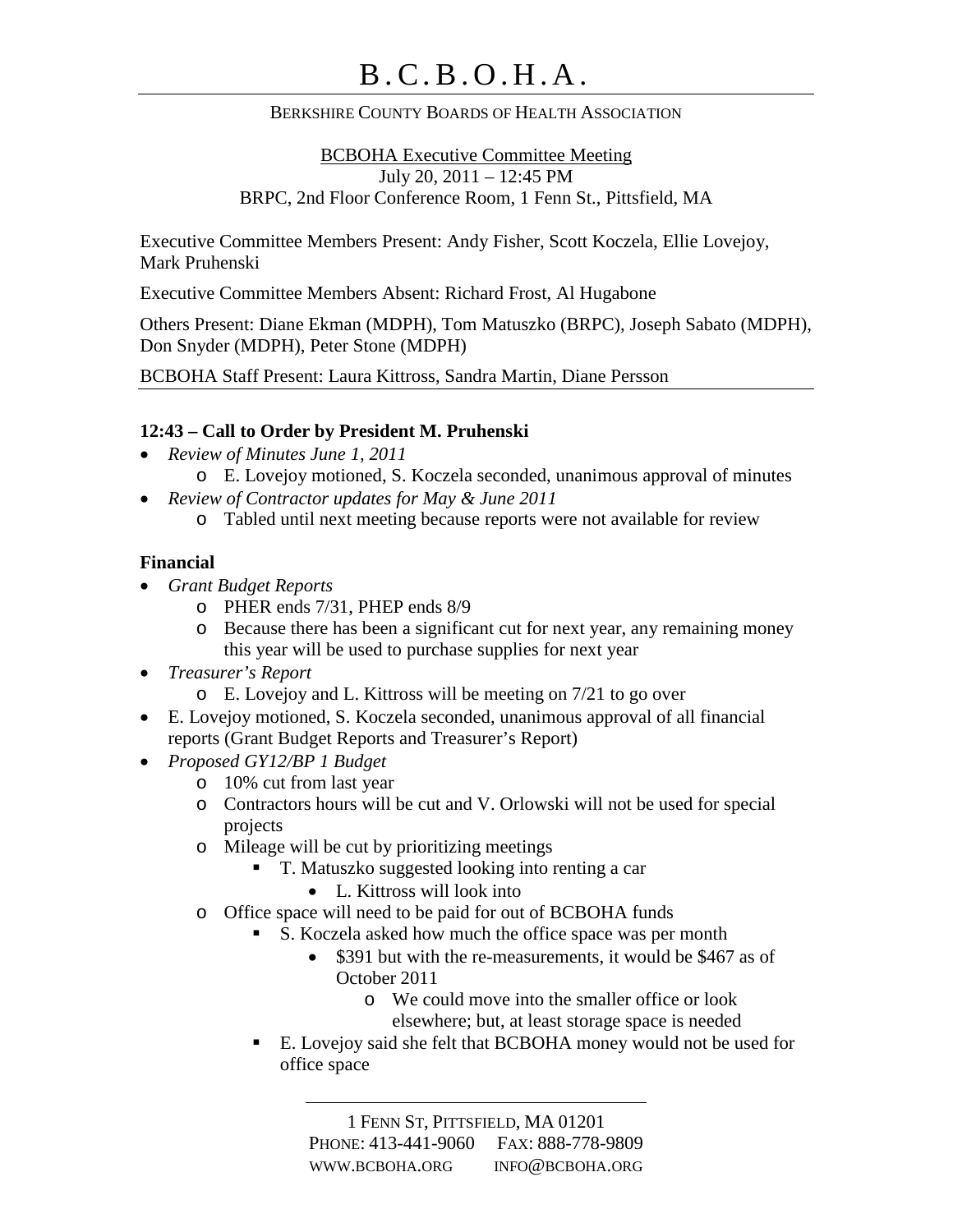- S. Martin said that she was looking to work less hours and maybe it could be taken out of her budget line or the Alliance implementation grant could help
- L. Kittross suggested that we pay rent for the next 2 months and reevaluate in October after renegotiating
	- E. Lovejoy motioned, S. Koczela seconded, unanimous approval for amending BP 1 budget to include rent for the next two months
- M. Pruhenski asked for the office space to be carried over to the next month's agenda
- o T. Matuszko said that the contract from DPH to BRPC as the Host Agency has not been received yet
	- As of  $8/9/11$ , no work will be authorized

# **Peter Stone, Diana Ekman & Joseph Sabato, DPH**

- *Climate Control Project*
	- o Goal is to assess the ability of local public health to adapt to environmental changes
	- o Survey and FAQ sheet passed out
	- o Peter Stone said there were 6 interns available to help with gathering information needed to complete the surveys
		- Diana Ekman is available for our region
	- o Public Health Environmental Tracking System
		- Community data available online at: [www.cdc.gov/nceh/tracking](http://www.cdc.gov/nceh/tracking)
	- o S. Martin said that some of the information can be found on the census or gotten quicker and easier directly by DPH
	- o E. Lovejoy said that the percentages are skewed for her community because she shares a zip code and data is tracked via zip code
		- <sup>19</sup> communities share zip codes in MA
	- o E. Lovejoy asked what the threshold of mortality was for heat related illness Not listed on death certificates – often listed as something else
	- o D. Snyder pointed out that EMS calls for heat do not always get reported to DPH because the person may not go to the hospital after being treated by EMTs
	- o S. Martin said that she thought beyond education, really small communities in Berkshire County do not have resources to do anything
	- o S. Koczela said that there are standards for heat minimums in buildings and asked if there could be maximum standards, especially in schools
	- o L. Kittross will send out survey via email to entire membership
		- Asked D. Ekman to keep her updated as to Berkshire County response

# **Old Business**

- *BOH Orientation Class*
	- o Very well received
		- o Half of the participants were from Berkshire County while the other half registered after the announcement went out from C. Kaniecki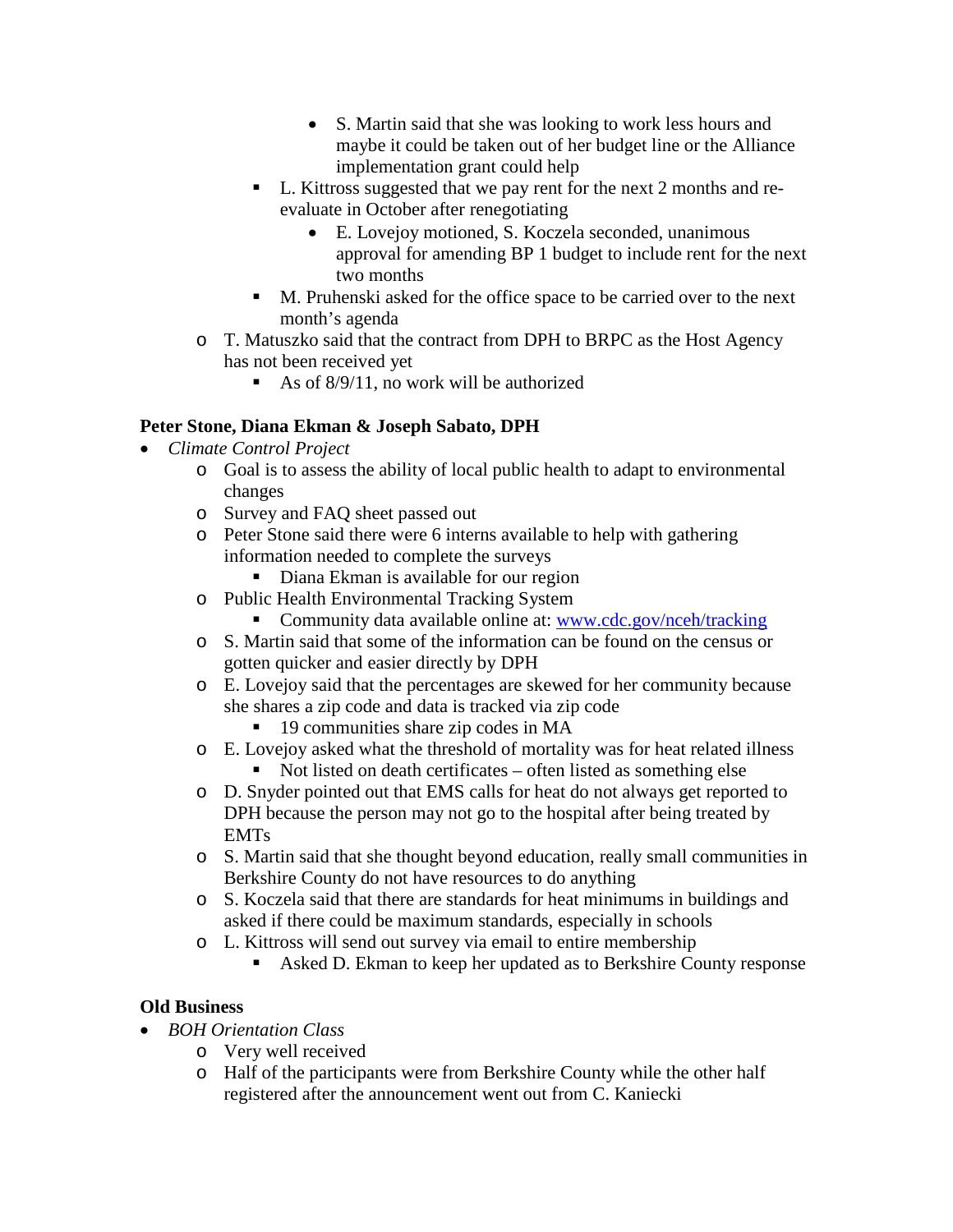- o Feedback:
	- limit the Open Meeting Law discussion
	- have more day-to-day responsibilities
	- limit personal issue discussion
- o will hold every year for new BOH members
- o great opportunity for mentoring and networking
	- many suggested having a panel discussion or round table of experts
	- perhaps at the dinner or on an on-going rotational basis
- *DPH DIG Planning Grant / Berkshire Public Health Partnership Update*
- *Grant Program Updates:*
	- o PHEP (GY 10E Deliverables/report; BP 1 Deliverables)
	- o IRAA Faith-based Project
	- o PHER

Items were tabled for next month due to time constraints.

#### **New Business**

- *FY 12 Flu Vaccination Clinics*
	- o School based clinics were very successful
		- Would like to continue running clinics
			- Billing through the UMASS service could make it a selfsustaining project
	- o We can get free vaccine for kids, not adults
		- BCBOHA would need to spend some money upfront to buy adult vaccine and get reimbursed later
			- It is a risk because we do not know if adults will show up at clinics
			- Vaccine can be purchased at State contracted rate
				- o A. Fisher motioned, E. Lovejoy seconded, unanimous approval for purchasing up to 300 doses
- *Grants Policy Decision*
	- o BCBOHA has historically applied for the whole county when applying for grants
		- As Alliance moves forward and/or as grant applications limit the number of towns eligible to apply, does BCBOHA want to become more flexible or stay as it has been, applying for grants countywide?
			- A. Fisher suggested that applications be opened up to everyone and first come-first served or randomly select towns if more are interested than a grant allows
				- o E. Lovejoy asked to table the discussion until the next meeting
				- o M. Pruhenski asked that it be kept on agendas
- *DART Donation*
	- o MRC used to be under BCBOHA but because of liability issues, Fairview Hospital agreed to take it over